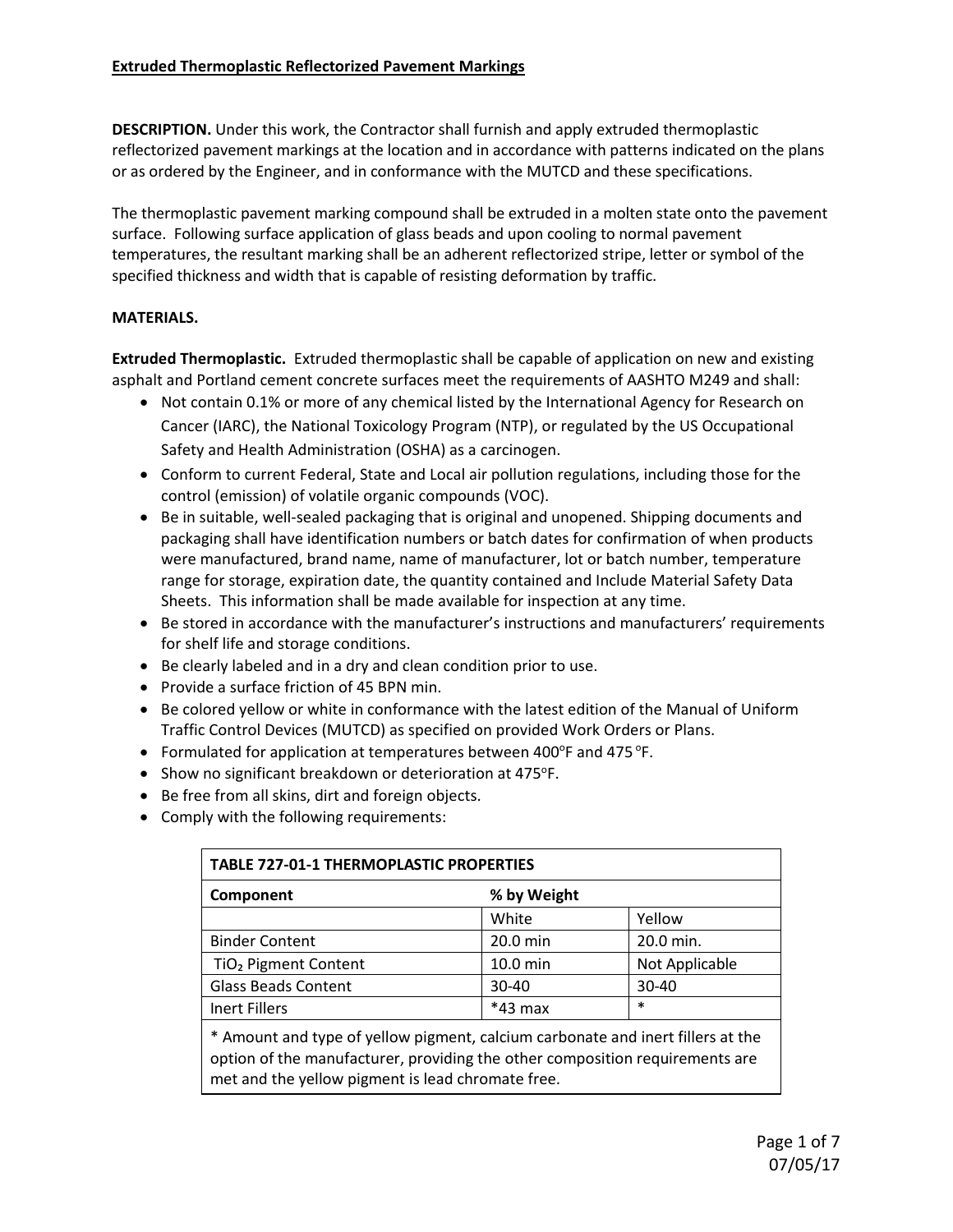#### **Physical Properties of Extruded Thermoplastic.**

*A. Color.* (ASTM D1535) When viewed under North Standard Daylight: White: Approximate visual color match to Munsell Book Notation N 9.5/0. Yellow: Approximate visual color match to Munsell Book Notation 10YR8/14.

**B. Yellowness Index.** (ASTM D1925 at 2<sup>°</sup> Observer angle and C Illuminate) White thermoplastic: 0.12 maximum

C. Softening Point. (ASTM E28) Softening point: 194°F minimum.

**D. Specific Gravity.** Between 1.8 and 2.2 as determined by a water displacement method at 77<sup>o</sup>F.

E. Field Drying Time. At 70<sup>o</sup>F, and thickness between 1/8 inch and 3/16 inch: Completely solid and showing no damaging effect from traffic after 10 minutes.

**Glass Beads.** Glass beads applied to the surface of thermoplastic pavement markings shall meet the requirements of AASHTO M247‐11 and NYSDOT Standard Specifications Section 727‐05.

**Thermoplastic Primer**. All Portland cement pavement surfaces shall be primed. The primer shall be either a one-component or a two-component, cold or hot applied material of the type recommended by the manufacturer of the thermoplastic pavement marking material. At least five working days prior to the start of thermoplastic application, the Contractor shall provide the Engineer with the manufacturer's written instructions for primer application. The application of the primer shall be performed in accordance with the manufacturer's written recommendations which shall include the method of application, the application rate, and the drying time.

**APPROVED THERMOPLASTIC MATERIALS.** Extruded Thermoplastic Pavement Marking Materials appearing on NYSDOT's Approved List under Section 727‐01 with a Manufacturer's certification that the product meets the requirements of this specification (e.g. binder 20.0 % by weight minimum rather than NYSDOT's 17% minimum), or a Product approved equal as determined by the Engineer, are deemed acceptable for use. For NYSDOT's most updated approve materials list, please see: https://www.dot.ny.gov/divisions/engineering/technical‐services/technical‐services‐ repository/alme/pav.html.

#### **CONSTRUCTION DETAILS.**

**General.** All pavement markings and patterns shall be placed as shown on the Contract or Work Order documents and in accordance with the MUTCD.

Before any pavement marking work is begun, a schedule of operations shall be submitted for approval by the Engineer or his/her authorized representative. At least five (5) days prior to starting striping, the Contractor shall provide the Engineer with the preformed thermoplastic manufacturer's written instructions for use. These instructions shall include, but not be limited to, recommended material mixing ratios and application temperatures.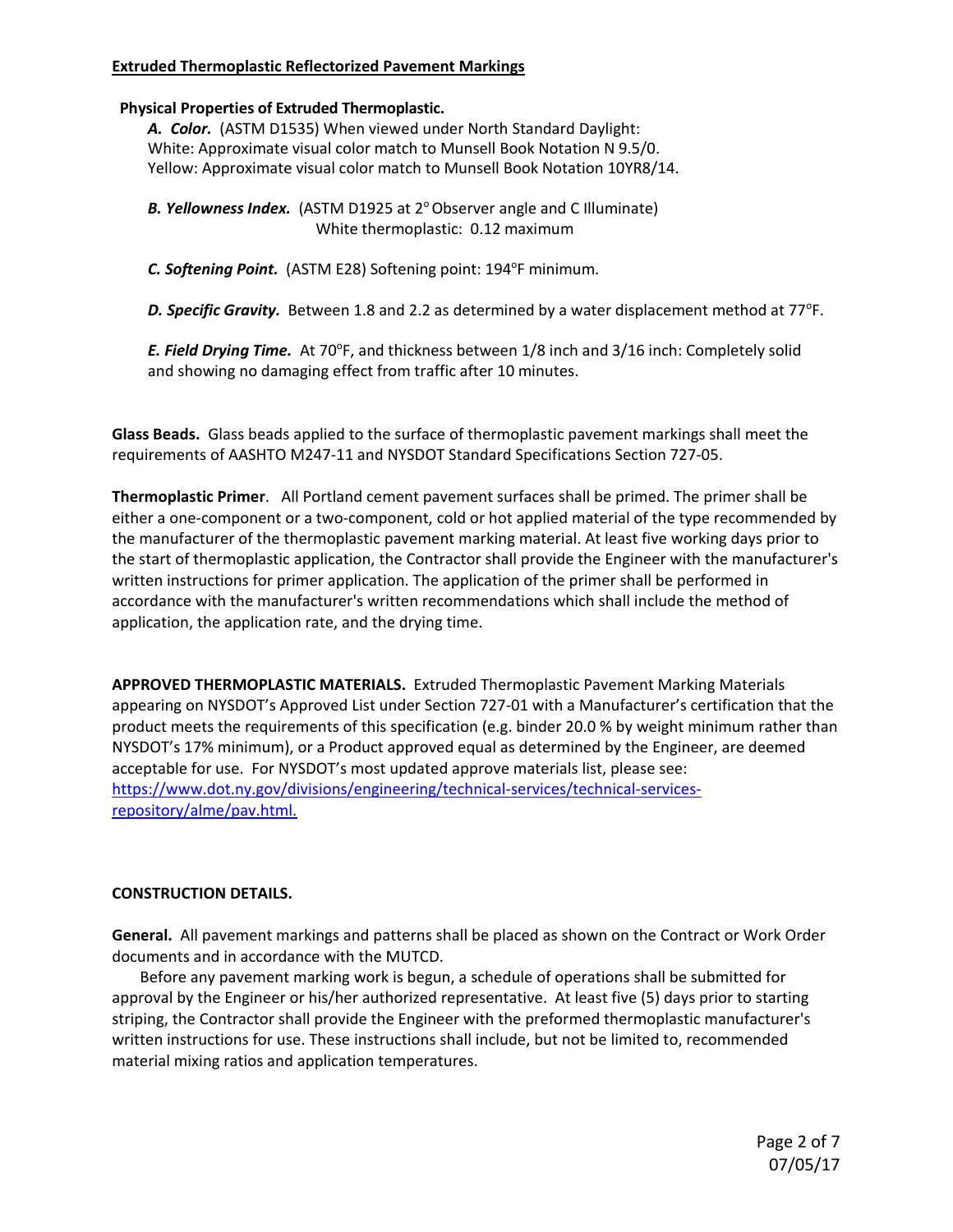Inspectors have the right to shut down work if any required documentation, safety requirements or performance requirements are not met.

Material Temperatures. Extruded thermoplastic shall be applied at a temperature between 400°F and 475 °F per manufacturer requirements as measured at the extrusion shoe(s). No extruded thermoplastic shall be placed until a temperature within this range is attained and maintained at the extrusion shoe(s) and use of ribbon method is not allowed.

**Work Zone Traffic Control.** When pavement markings are applied under traffic, the Contractor shall provide all necessary flags, markers, signs, etc. in accordance with the MUTCD to maintain and protect traffic, and to protect marking operations and the markings until thoroughly set. The application of pavement markings shall be done in the general direction of traffic. Installation against the direction of traffic flow shall not be allowed.

**Mis‐placed and tracked material.** The Contractor shall be responsible for removing, to the satisfaction of the Engineer, all tracking marks, spilled preformed thermoplastic, and preformed thermoplastic markings applied in unauthorized areas.

**Atmospheric Conditions.** Thermoplastic pavement markings shall only be applied during conditions of dry weather and on substantially dry pavement surfaces. At the time of installation the pavement surface temperature shall be a minimum of 55°F and the ambient temperatures shall be a minimum of 50°F and rising.

**Surface Preparation.** The Contractor shall clean the pavement and existing durable markings to the satisfaction of the Engineer. At the time of application, all pavement surfaces and existing durable markings shall be free of oil, dirt, dust, grease and similar foreign materials. A high volume air blower shall be used to clear dust and debris from the surface for all applications to be included in the unit cost for this item ‐ except where water blasting for surface preparation is specifically called out on the Work Order as a payment item.

**Extruded Thermoplastic Bond Strength.** Bonding between extruded thermoplastic and the pavement shall be randomly tested using a lift‐off tester according to ASTM 4796 and D7234.

**Thermoplastic Application Equipment**. Thermoplastic application equipment shall be approved by the Engineer prior to the start of work.

Thermoplastic material shall be applied to the pavement surface by the extrusion method, wherein one side of the shaping die is the pavement and the other three sides are contained by, or are part of, suitable equipment for maintaining the temperature and controlling the flow of material.

For heating the thermoplastic composition, the application equipment shall include a melting kettle(s) of such capacity as to allow for continuous marking operations. The melting kettle(s) may be mounted on a separate "supply" vehicle or included as part of the mobile application equipment. The kettle(s) shall be capable of heating the thermoplastic composition temperatures between 400 °F and 475 °F. The heating mechanism shall be by means of a thermostatically controlled heat transfer medium. Heating of the composition by direct flame will not be allowed. Material temperature gauges shall be visible at both ends of the kettle(s) and at the extrusion shoe(s).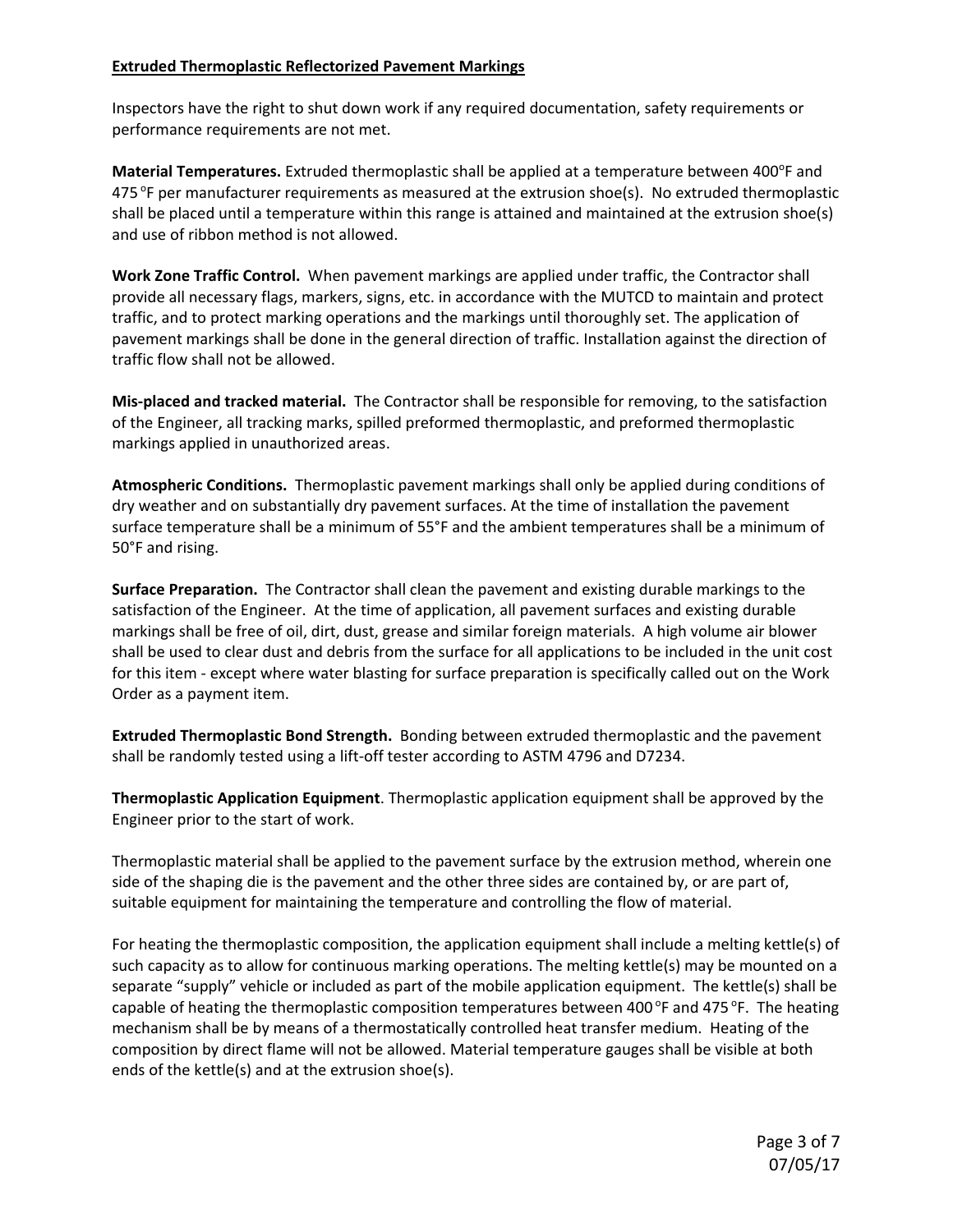Application equipment shall be constructed to provide continuous mixing and agitation of the material. Conveying parts of the equipment between the main material reservoir and the extrusion shoe(s) shall be so constructed as to prevent accumulation and clogging. All parts of the equipment which come into contact with the material shall be so constructed so as to be easily accessible and exposable for cleaning and maintenance. The equipment shall be constructed so that all mixing and conveying parts up to and including the extrusion shoe(s), maintain the material at the required plastic temperature.

The application equipment shall be so constructed as to insure continuous uniformity in the dimensions of the stripe. The applicator shall provide a means for cleanly cutting off stripe ends squarely and shall provide a method of applying "skip" lines. The equipment shall be capable of applying varying widths of traffic markings.

The applicator shall be equipped with a drop-on type bead dispenser capable of uniformly dispensing reflective glass spheres at controlled rates of flow. The bead dispenser shall be automatically operated in such a manner that it will only dispense beads while the composition is being applied. Application equipment shall be mobile and maneuverable to the extent that straight lines can be followed and normal curves can be made in a true arc. Applicators shall be equipped and constructed in such a manner as to satisfy the requirements of the

**Mobile Application Equipment.** The mobile applicator shall be defined as a truck mounted, self‐ contained pavement marking machine that applies thermoplastic by the extrusion method. The unit shall be equipped to apply the thermoplastic material at the widths and thicknesses specified herein. The mobile unit shall be capable of operating continuously and of installing a minimum of 20,000 feet of longitudinal markings in an 8–hour day.

The mobile unit shall be equipped with a melting kettle(s) or materials storage reservoir(s) of such capacity as to allow for continuous marking operations.

The mobile unit shall be equipped with an extrusion shoe(s), and shall be capable of marking edgeline and centerline stripes. The extrusion shoe(s) shall be closed, heat jacketed or suitably insulated unit; shall hold the molten thermoplastic at a temperature greater than 400°F; and shall be capable of extruding a line between 3 to 8 inches in width; and at a thickness of not less than 1/8 inch nor more than 3/16 inch, and of generally uniform cross section. Material temperature gauges shall be affixed or incorporated in the extrusion shoe in such a manner as to be visible, and capable of monitoring the composition temperature throughout the marking operation.

The mobile unit shall be equipped with an electronic and programmable line pattern control system, or mechanical control system, so as to be capable of applying skip or solid lines in any sequence, and through any extrusion shoe in any cycle length.

**Portable Application Equipment.** The portable applicator shall be defined as hand operated equipment, specifically designed for placing thermoplastic installations such as crosswalks; stop bars; legends; arrows; and short lengths of lane, edge, and centerlines. The portable applicator shall be capable of applying thermoplastic pavement markings by the extrusion method. It is intended that the portable applicator will be loaded with hot thermoplastic composition from the melting kettle(s). The portable applicator shall be equipped with all the necessary components, including a materials storage reservoir, bead dispenser, extrusion shoe, and heating accessories, so as to be capable of holding the molten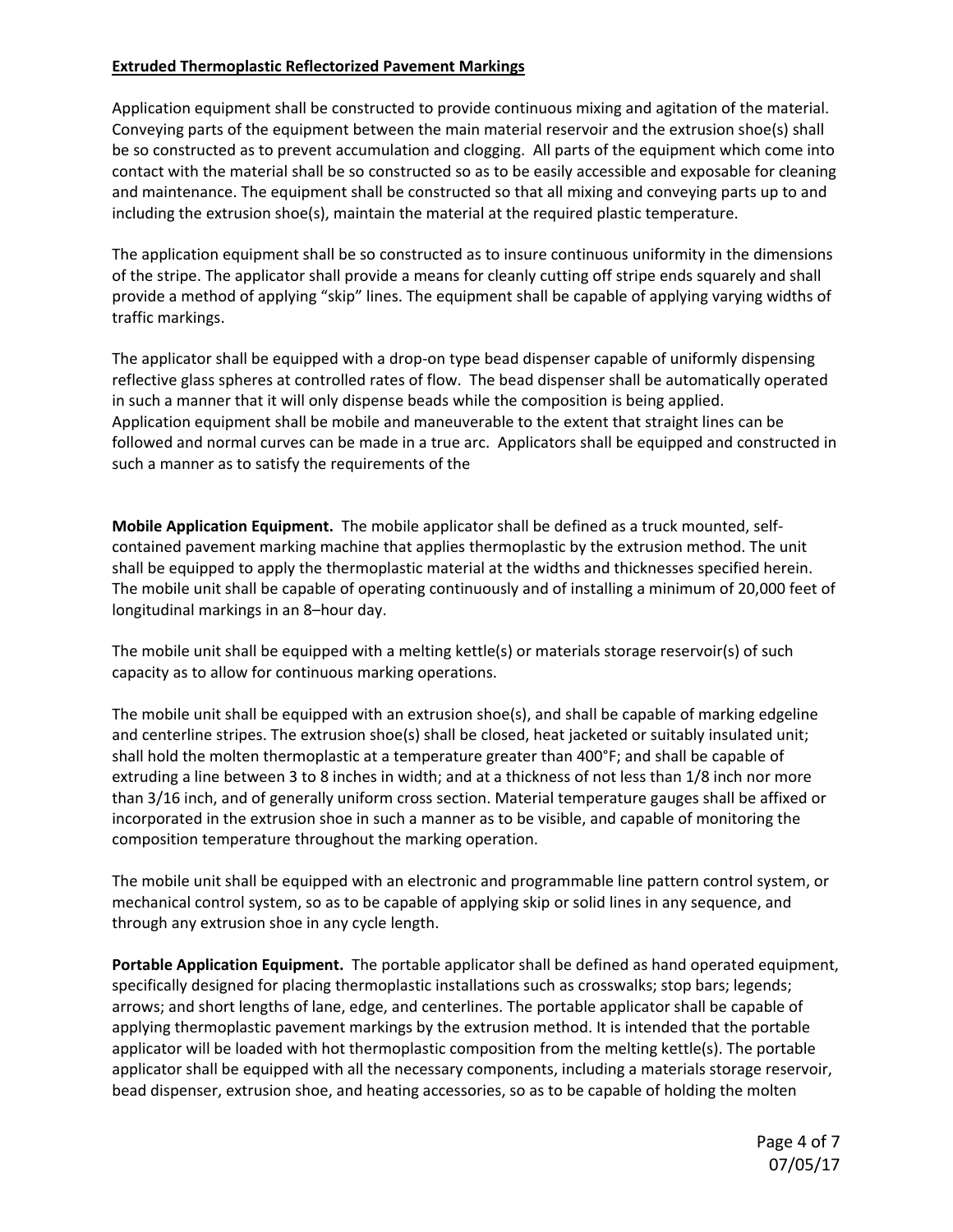thermoplastic at temperatures greater than 400°F, of extruding a line of from 3 to 8 inches in width, and in thickness of not less than 1/8 inch nor more than 3/16 inch and of generally uniform cross– section. Material temperature gauges shall be affixed or incorporated in the extrusion shoe in such a manner as to be visible, and capable of monitoring the composition temperature throughout the marking operation.

**Application of Thermoplastic Reflectorized Pavement Markings.** All special markings, cross walks, stop bars, legends, arrows, and similar patterns shall be placed with a portable applicator. Unless otherwise specified in the contract documents all center line, skip line, edge line and other longitudinal type markings may be applied with either a portable or a mobile applicator.

When the surface preparation work has been completed, if applicable, the bituminous and/or concrete pavement surface shall be primed and with a primer in accordance with the manufacturer's written instructions. Primer shall not be required on new bituminous pavement surfaces that are completed within the same calendar year as the thermoplastic marking application. The primer shall be spray applied onto the pavement surface and allowed to dry according to the manufacturer's written instructions. Pavement surfaces that are primed and not striped with thermoplastic within the required drying time or within the same work day shall be re‐primed.

After the primer has dried, the thermoplastic shall be applied at composition temperatures no lower than 400°F at the point of deposition. Immediately after installation of the thermoplastic, drop‐on reflective glass spheres shall be mechanically applied such that the spheres are held by and embedded in the surface of the molten composition.

**Defective Thermoplastic Pavement Markings.** Thermoplastic reflectorized pavement markings, which after application and setting are determined by the Engineer to be defective and not in conformance with this specification, shall be repaired. Repair of defective markings shall be the responsibility of the Contractor and shall be performed to the satisfaction of the Engineer as follows:

- 1. Insufficient glass bead coverage or inadequate glass bead retention. Repair Method. Prepare the surface of the defective thermoplastic marking or the surface so the application surface shall be free of oil, dirt, dust, grease and similar foreign materials. Repair shall be made by removing and replacing the marking or by melting the surface and evenly reapplying glass beads with a shaker.
- 2. Uncured or discolored thermoplastic and/or insufficient bond to pavement surface or existing durable marking.

Repair Method. The defective thermoplastic marking shall be completely removed and cleaned to the underlying pavement surface and re‐applied in accordance with the requirements of this specification.

Other defects not noted above, but determined by the Engineer to need repair, shall be repaired or replaced as directed by and to the satisfaction of the Engineer.

All work in conjunction with the repair or replacement of defective thermoplastic reflectorized pavement markings shall be performed at the Contractor's expense.

**Personal Protective Equipment.** Follow all exposure, respiratory and personal protective equipment controls, handling and safety precautions and spill and disposal procedures as identified by s safety data sheets (SDS), labels and other manufacturer's recommendations for the products used.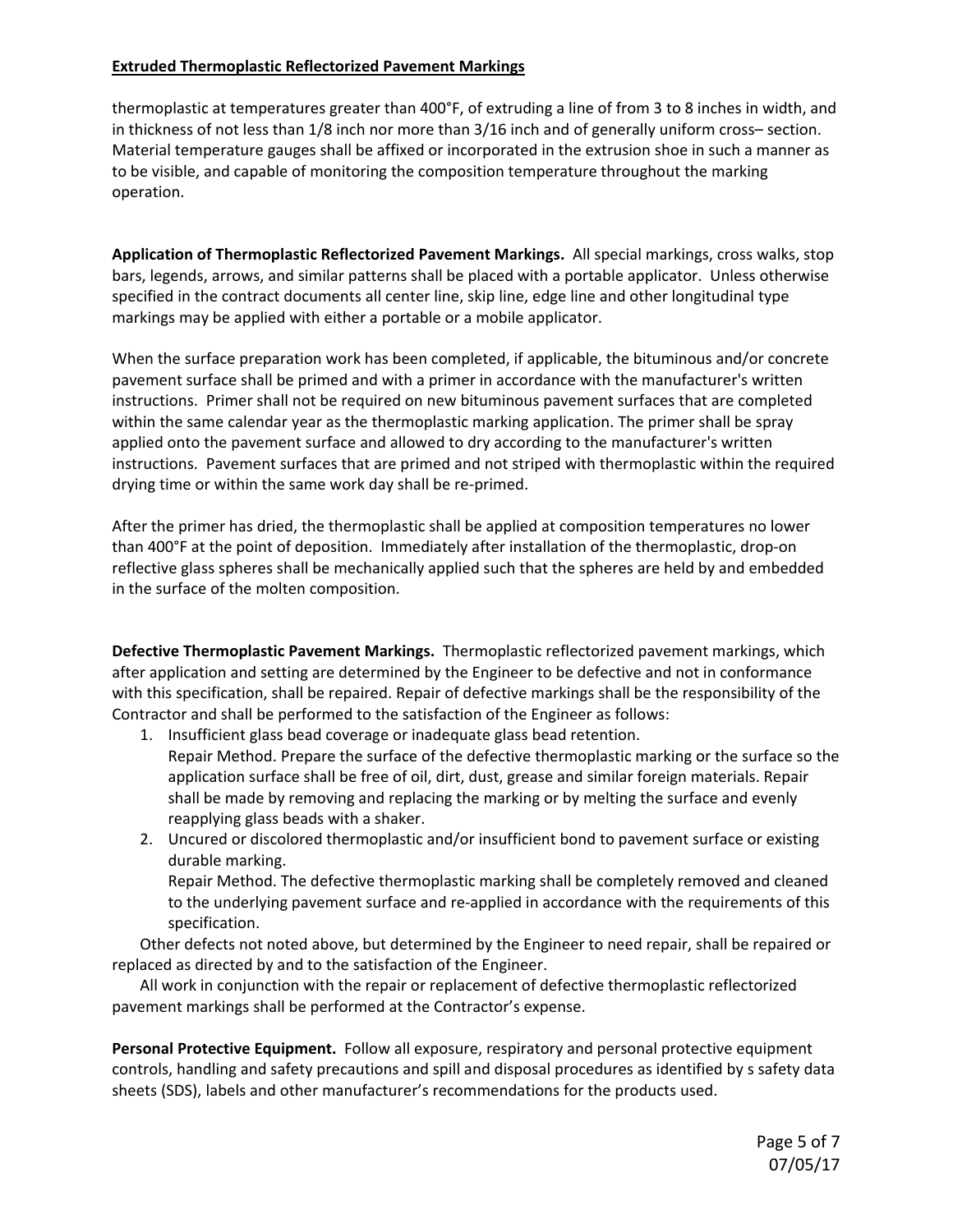**WORK ZONE TRAFFIC CONTROL (WZTC).** The Contractor is responsible for ensuring appropriate WZTC in compliance with the MUTCD appropriate for the dry time of the selected material applied. The Contractor is responsible to ensure adequate WZTC to prevent those walking, skating, bicycling, and driving from coming into contact with applied material that is still capable of being tracked. The Contractor shall be liable for such tracking and property damage should it occur.

**METHOD OF MEASUREMENT**. Pavement striping will be measured by linear foot along the centerline of the pavement stripe, and will be based on a 4 inch wide stripe. Measurement for striping with a plan width other than basic 4 inch or 12 inch as shown on the plans or as directed by the Engineer will be made by the following method:

| Multiplier Factor for Payment of<br><b>Thermoplastic Pavement Markings</b> |             |              |  |  |  |
|----------------------------------------------------------------------------|-------------|--------------|--|--|--|
| Line Width                                                                 | 4" (Item 1) | 12" (Item 2) |  |  |  |
| 4"                                                                         | 1.0x        | n/a          |  |  |  |
| 6"                                                                         | 1.5x        | n/a          |  |  |  |
| 8"                                                                         | 2.0x        | n/a          |  |  |  |
| 10"                                                                        | 2.5x        | n/a          |  |  |  |
| 12"                                                                        | n/a         | 1.0x         |  |  |  |
| 16"                                                                        | n/a         | 1.25x        |  |  |  |
| 24"                                                                        | n/a         | 2.0x         |  |  |  |

Payment for extruded letters and symbols will be based on a unit price, which is defined in the contract and the *Payment Factor Table* included in this specification.

**BASIS OF PAYMENT.** The accepted quantities of markings will be paid for at the contract unit price, which shall include the cost of furnishing all labor, materials and equipment to satisfactorily complete the work. The cost for maintaining and protecting traffic during the marking operations shall be included in the price bid. The cost of removal of concrete curing compounds, removing existing pavement markings, and for surface preparation using water blasting will be paid under separate items and are not included in this item.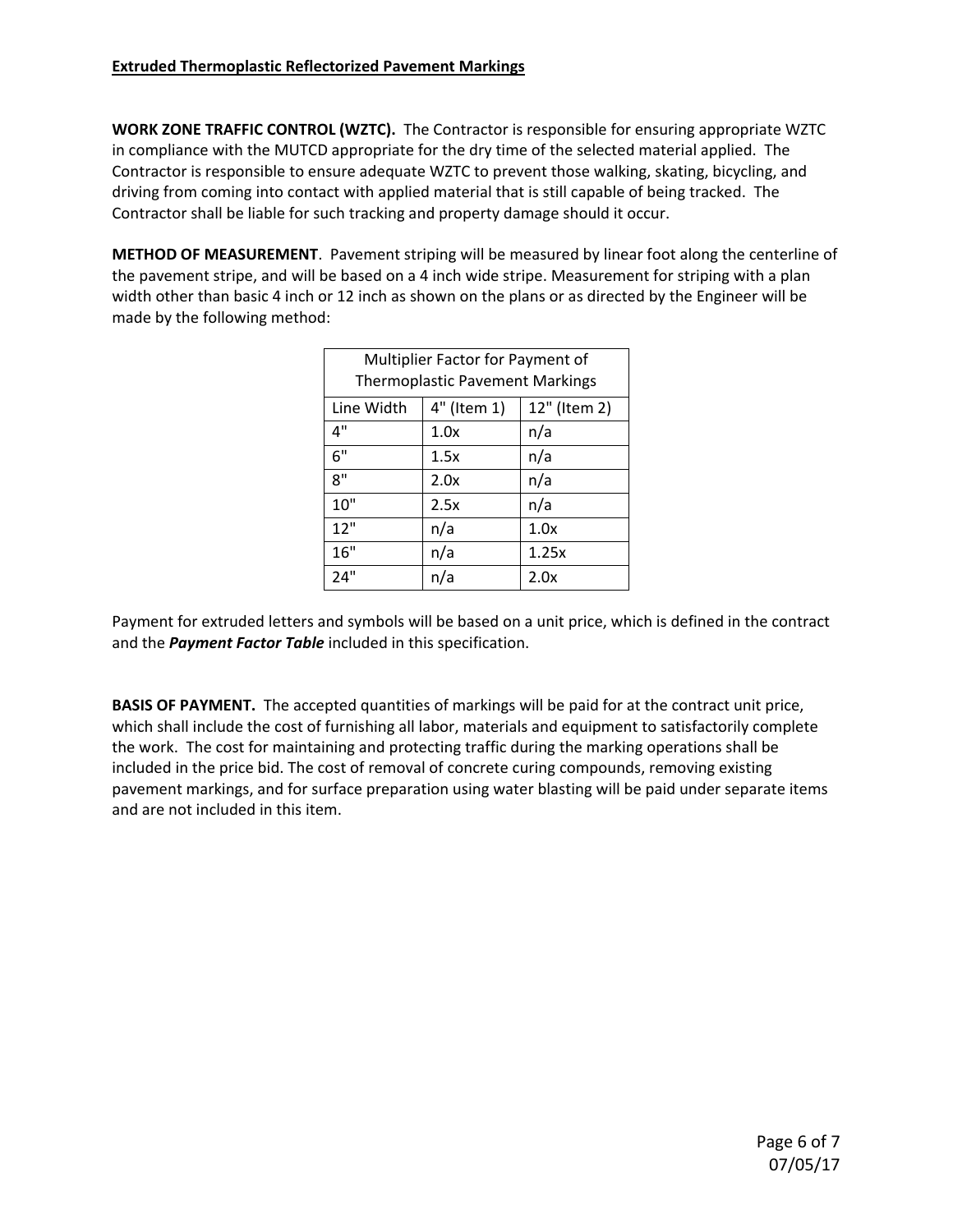# *Payment will be made under:*

| <b>Item</b>                                  | <b>Pay Unit</b> |
|----------------------------------------------|-----------------|
| 4" Wide Thermoplastic Pavement Marking Line  | Feet            |
| 12" Wide Thermoplastic Pavement Marking Line | Feet            |
| Extruded Thermoplastic Letters and Symbols   | $Unit*$         |

\*See table on following page for table to be used in determining payment factor for extruded thermoplastic letters and symbols